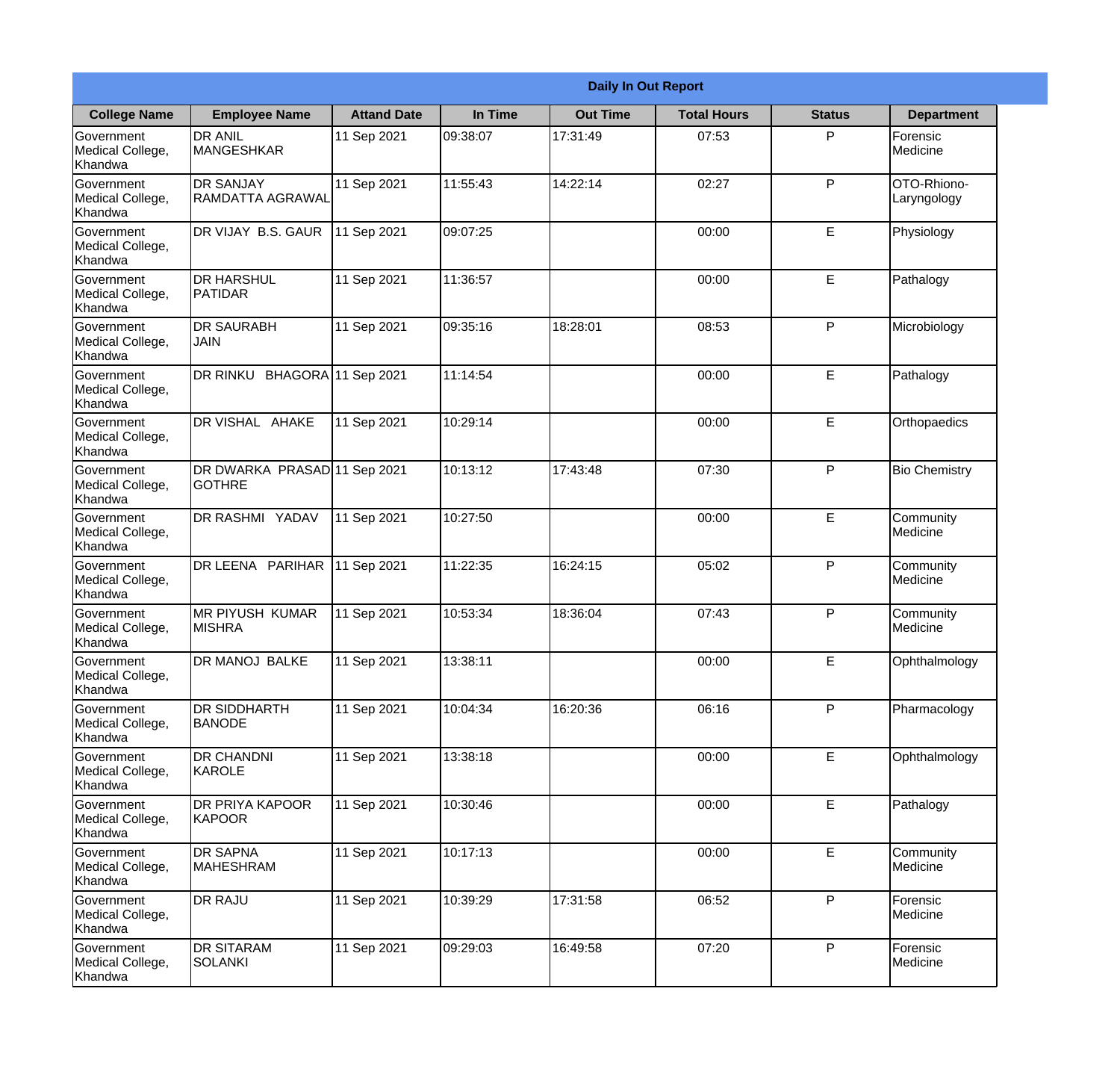| <b>Designation</b>                  | <b>Category</b> |
|-------------------------------------|-----------------|
| Assistant Professor   Para Clinical |                 |
| Professor                           | Clinical        |
| Associate Professor Non Clinical    |                 |
| Assistant Professor   Para Clinical |                 |
| Associate Professor Para Clinical   |                 |
| Assistant Professor   Para Clinical |                 |
| Assistant Professor Clinical        |                 |
| Demonstrator/Tutor   Non Clinical   |                 |
| Assistant Professor   Para Clinical |                 |
| Assistant Professor   Para Clinical |                 |
| Statistician                        | Para Clinical   |
| Assistant Professor Clinical        |                 |
| Associate Professor Para Clinical   |                 |
| Assistant Professor   Clinical      |                 |
| Demonstrator/Tutor   Para Clinical  |                 |
| Associate Professor   Para Clinical |                 |
| Demonstrator/Tutor   Para Clinical  |                 |
| Demonstrator/Tutor   Para Clinical  |                 |

## **Daily In Out Report**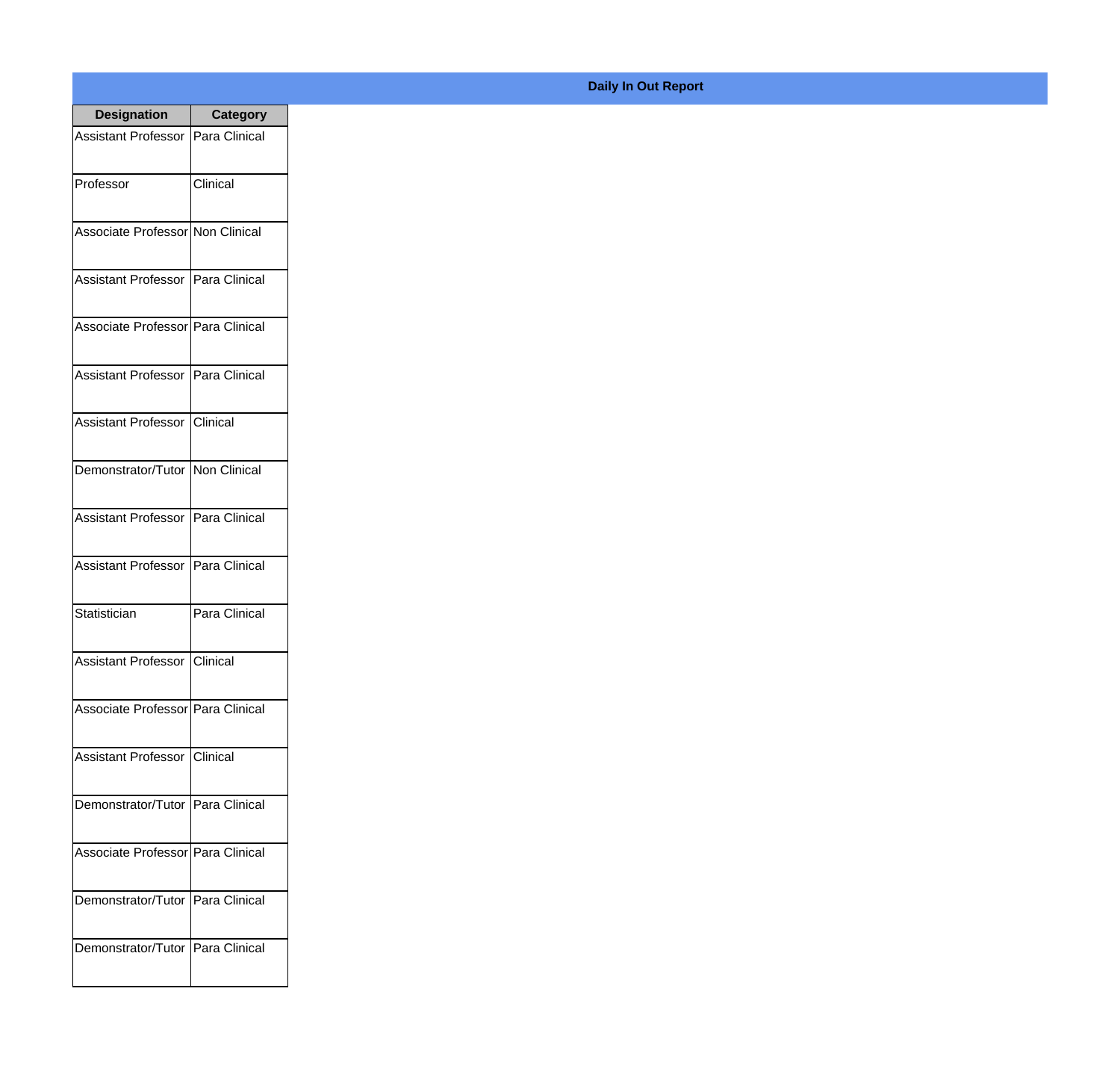| <b>Daily In Out Report</b>                        |                                         |             |          |          |       |    |                             |
|---------------------------------------------------|-----------------------------------------|-------------|----------|----------|-------|----|-----------------------------|
| <b>Government</b><br>Medical College,<br>lKhandwa | <b>IDR ARUN KUMAR</b><br> PARGI         | 11 Sep 2021 | 12:45:05 |          | 00:00 | E. | <b>General Surgery</b>      |
| lGovernment<br>Medical College,<br>lKhandwa l     | IDR PRIYESH<br><b>IMARSKOLE</b>         | 11 Sep 2021 | 14:14:04 | 18:14:52 | 04:00 | P  | Community<br>Medicine       |
| Government<br>Medical College,<br> Khandwa        | DR SUNIL<br><b>BAJOLIYA</b>             | 11 Sep 2021 | 13:42:53 |          | 00:00 | E. | OTO-Rhiono-<br>Laryngology  |
| <b>Government</b><br>Medical College,<br> Khandwa | DR NISHA MANDLOI<br>IPANWAR             | 11 Sep 2021 | 10:06:26 | 16:50:10 | 06:44 | P  | Obstetrics &<br>Gynaecology |
| <b>Government</b><br>Medical College,<br>Khandwa  | <b>DR SATISH</b><br>ICHANDEL            | 11 Sep 2021 | 09:56:19 |          | 00:00 | E. | Pharmacology                |
| lGovernment<br>Medical College,<br>Khandwa        | IDR JITENDRA<br> AHIRWAR                | 11 Sep 2021 | 10:42:41 | 18:46:40 | 08:04 | P  | Pathalogy                   |
| <b>Government</b><br>Medical College,<br>Khandwa  | <b>DR PURTI AGARWAL</b><br><b>SAINI</b> | 11 Sep 2021 | 10:42:57 |          | 00:00 | E. | Pathalogy                   |